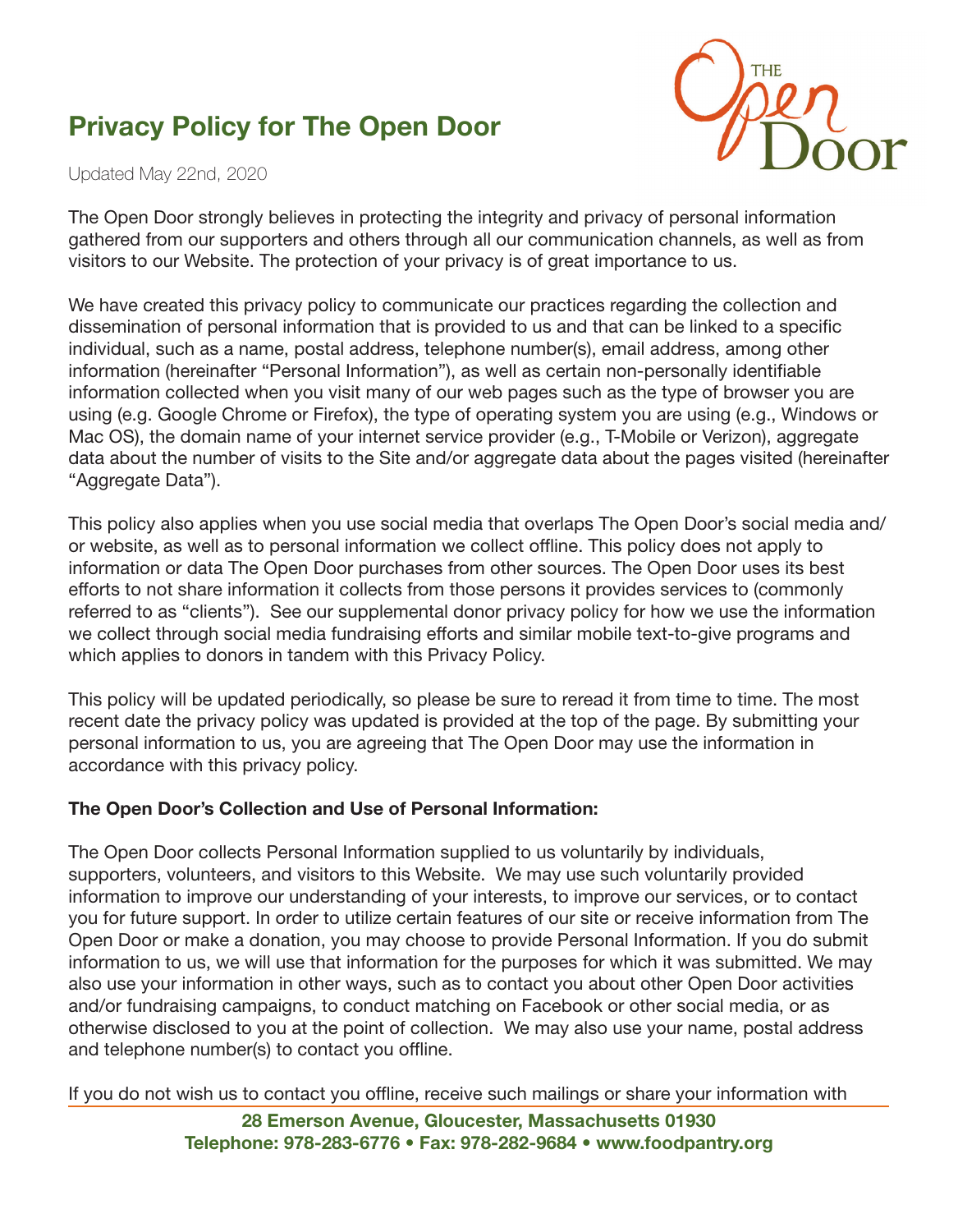related organizations, you may opt-out by contacting us in accordance with the "Opt Out" section of this policy.



The Open Door uses third-party vendors to provide services on this Website and in offline business operations. The information that you submit on this site may be provided to those vendors on a confidential basis so that those vendors can provide services (such as maintaining our database, sending email messages, facilitating fundraising activities, or processing credit card transactions) on our behalf.

Other than as described in this privacy policy, or as may be necessary to protect the rights, property, and safety of our organization or others, or as may be necessary to comply with applicable law, The Open Door will not give or sell the Personal Information you provide online.

The Open Door uses the non-personally identifiable Aggregate Data information to improve the design and content of the Site and to enable The Open Door to personalize your Internet experience. The Open Door may use the Aggregate Data to analyze Site usage as well as create services and/or products to fit your needs. Also, The Open Door shares this Aggregate Data with The Open Door's related entities, advertisers, partners, and/or other third-party vendors. The Open Door shall own such Aggregate Data and maintain copies of such as part of its records.

# Use of Email Address:

When you donate to The Open Door or sign up on our Website, take an advocacy action, share your story or complete some other data form, you will be asked to supply your email address. The Open Door does not sell or rent your email address to any third party. Email addresses gathered from donors or subscribers to The Open Door are only available to employees managing this information for purposes of contacting you or sending you emails based on your request for information and to contracted service providers and vendors for purposes of providing services relating to our communications with you.

The Open Door food bank will only use your email address to send information about The Open Door (such as news and events, special programs, and fundraising). From time to time, we may send out email messages that might include information about like-missioned organizations and companies, but we do not provide them with access to any Personal Information that you have provided.

The Open Door complies with those provisions of the CAN-SPAM Act applicable to charitable organizations. All email messages contain a link to unsubscribe from The Open Door email. You may subscribe or unsubscribe to The Open Door at any time by contacting The Open Door or sending a notice by United States mail to the following address at the end of this policy. Please see our Donor Privacy Policy for how we use other Personal Information collected from donors to The Open Door.

#### User Submissions:

The Open Door welcomes your comments and participation on its site. However, you acknowledge that if you send us creative suggestions, stories, photos, videos, ideas, notes, drawings, concepts, or other information, the information shall be deemed, and shall remain, the property of The Open Door. By submission of any information to us, you assign to us and we shall exclusively own all now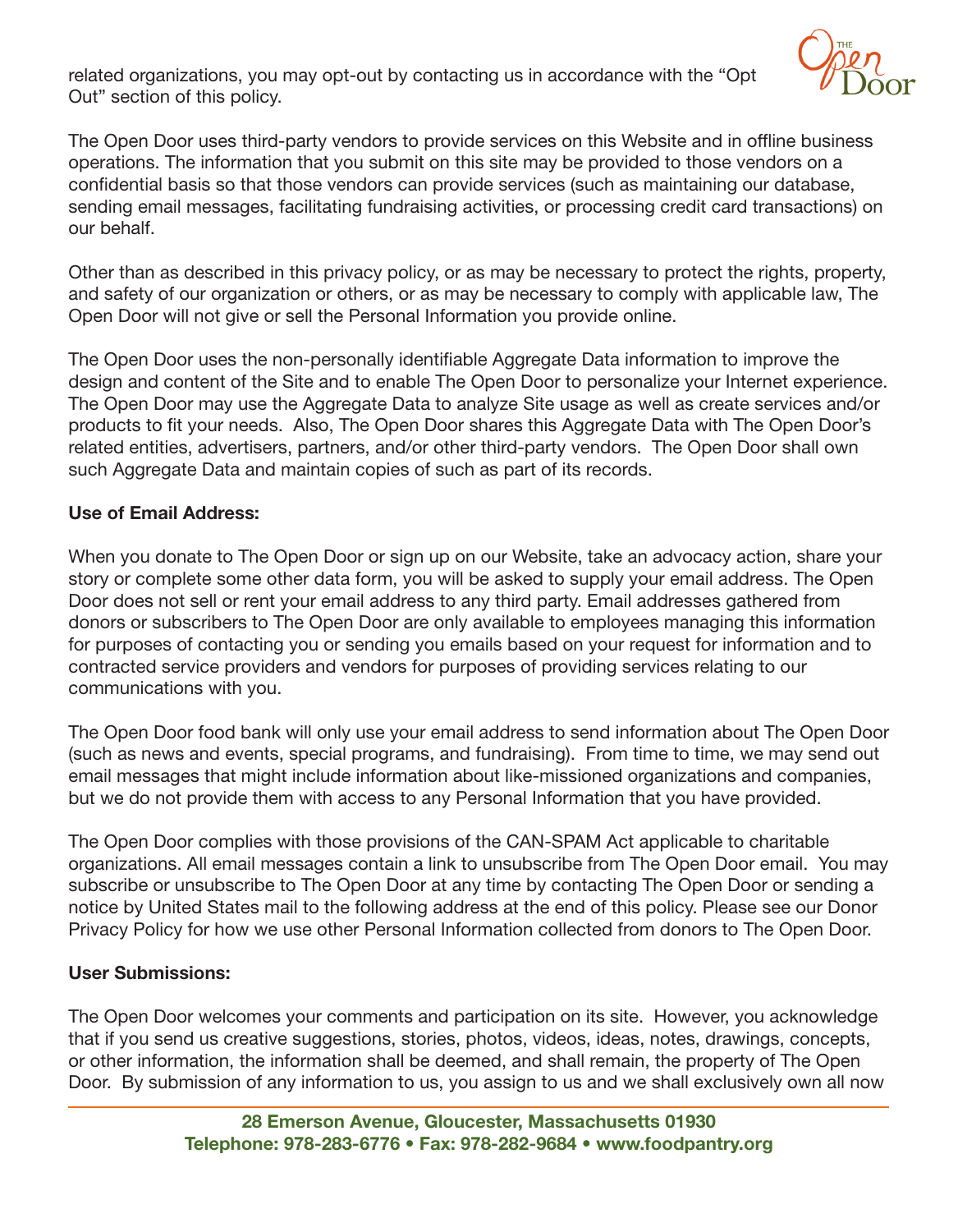known or hereafter existing rights to such information and shall be entitled to unrestricted use of the information for any purpose whatsoever, commercial or otherwise, without compensation.



As a user of this site, you are responsible for your own communications and are responsible for the consequences of their posting. Therefore, do not impersonate another person and not transmit material to us that is copyrighted, unless you are the copyright owner or have the permission of the copyright owner to post it; do not send material that reveals trade secrets, unless you won them or have the permission of the owner; do not send material that infringes on any other intellectual property rights of others or on the privacy or publicity rights of others; do not send material that is obscene, defamatory, threatening, harassing, abusive, hateful, or embarrassing to another user or any other person or entity; and do not send sexually explicit images, advertising or solicitations of business, or chain letters.

You represent and warrant that any information and/or material you post or provide to The Open Door through any medium is truthful, accurate, not misleading, not confidential property of others, and not in violation of any other third party's rights. Furthermore, you acknowledge and agree that all submissions will become the property of The Open Door and that The Open Door has the right to publish or republish the submission for any type of use including for promotional and a dvertising purposes without compensation to you of any kind. Should your submission include third party materials, you grant, represent and warrant that you, as well as the owner of such content, have expressly granted The Open Door a royalty-free, perpetual, irrevocable, world-wide exclusive license to use the submission in any manner, media or form now known or hereafter developed. The Open Door shall have the right to sublicense its rights.

# Calls and texts:

If you give us your number, we may call or text you regarding The Open Door programs or to seek donations. We will contact you through these methods only in accordance with applicable legal requirements, and you always have the ability to opt out of further calls or texts.

#### Cookie Policy; Pixel tags, and other tracking technologies:

We use cookies, small files that are sent to your Web browser and stored on your computer's hard drive, to improve our Site's operation. The cookie is used to speed up your access to the Site and the information you wish to see, as well as for website analytics, marketing efforts and for functionality. We may also use other tools to collect data when you visit our website, including pixel tags and other tracking technologies.

The Open Door Website may use "cookies" and similar tools like pixel tags and similar tracking technologies, to collect aggregate statistical information and data. Aggregate information does not identify any individual person. We may use or disclose aggregate information for any purpose. The majority of browsers accept cookies, but your browser should also give you options for preventing, accepting, or receiving notice of new cookies. Please be advised that if you block cookies, some site functionality may be lost.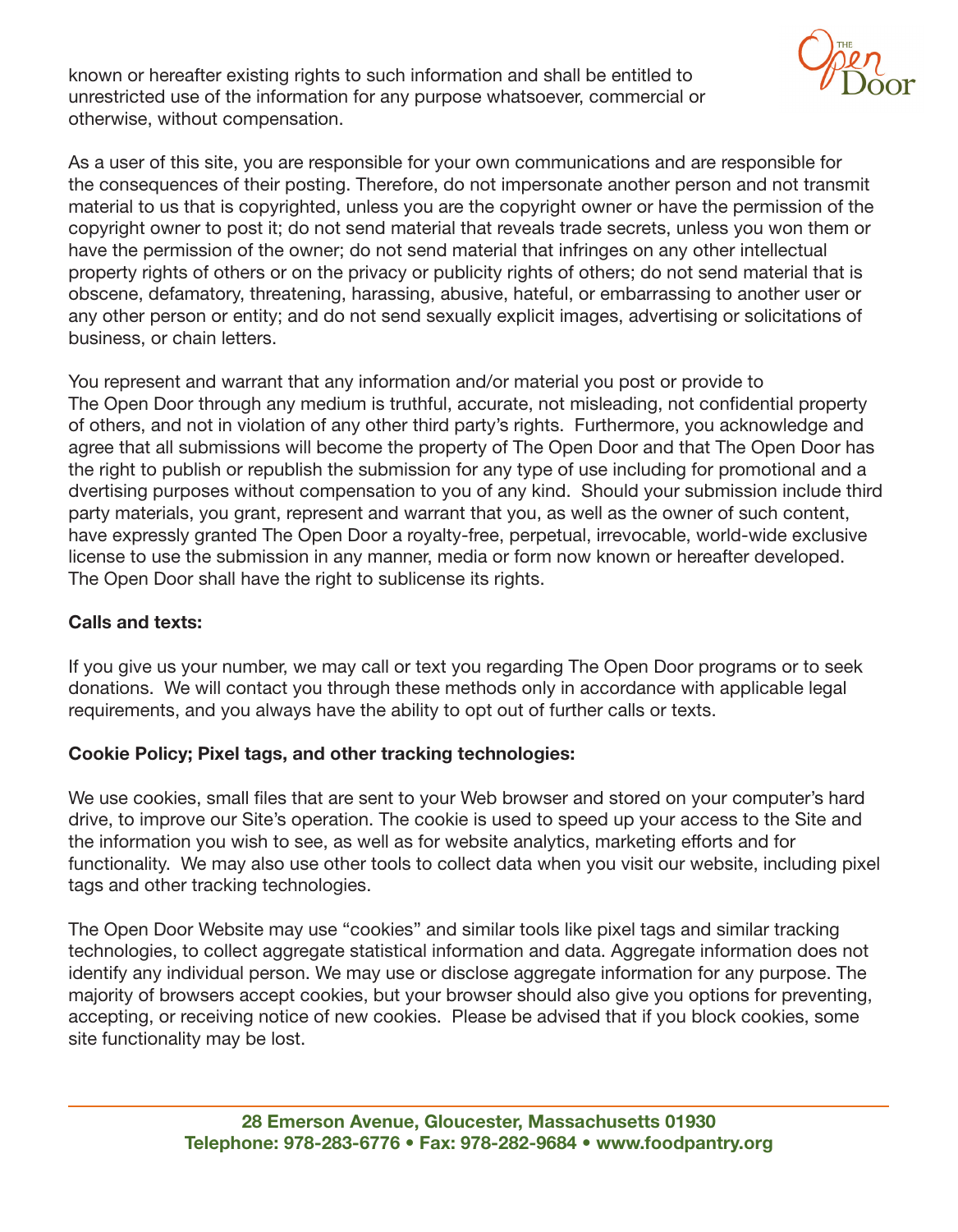# Types of Cookies We Use: We may use the following types of cookies on our site:



 Session cookies – these are temporary cookies that remain in the cookie file of your browser until you close the browser. This cookie is automatically placed onto your browser by the server software.

 Analytical cookies – Our website uses third-party cookies, such as Google Analytics and ClickTale cookies (third party cookies) for the following purposes cookie to record the time of your first visit to website, the time of your most recent visit to the website and the time of your current visit;

a cookie to record your device type;

a cookie to record your geolocation;

a cookie to record which page(s) you visit on the website;

a cookie to record how long you stayed on the website;

 a cookie to record how you located our website (i.e. Google search, keyword, link from other page etc.); and

cookies to provide additional analytical data regarding your use of our site.

 Third Party "Cookies" - We use third-party advertising companies to create and distribute advertising on our behalf. These companies may also employ cookies and action tags (also known as single pixel gifs or web beacons) to measure advertising effectiveness. Any information these third parties collect via cookies and action tags is anonymous.

The Open Door also partners with digital platforms that utilize cookies for website retargeting. The purpose of website retargeting is to find visitors of these partners advertising clients' properties (websites, apps, and newsletters) and send them digital advertising based on their visit or interaction with the client's owned properties or advertising. The digital platforms use cookies to identify users and then personalize ads based on their browsing experience.

We only share the information obtained through the use of Google Analytics with Google. For more information on Google's use of your information, please see Types of Cookies Used by Google (https://policies.google.com/technologies/cookies#types-of-cookies). The cookies we use for these purposes do not track your Internet usage after leaving our website and do not store your personal information. They will not be used in connection with any other information to identify you in any way. Google Analytics collects information anonymously. It reports website trends without identifying individual visitors. However, outside of the Google Analytics platform, The Open Door may use unique IDs to link Personal Information to Google Analytics data. You can opt out of Google Analytics without affecting how you visit our site – for more information on opting out of being tracked by Google Analytics across all websites you use, visit this Google page: https://tools.google.com/dlpage/gaoptout.

#### Disabling cookies

If you wish, you can usually adjust your browser so that your computer does not accept cookies:

 Go to the heading "Manage Cookies" and click onto the option you prefer, either stopping cookies being installed, or notifying you of them;

 From the list provided, click onto the program which your computer uses; if this is not shown on the list, click on the "help" heading on the bar at the top of this page, search for information on "cookies" − an explanation of how to delete cookies will appear, then follow the instructions.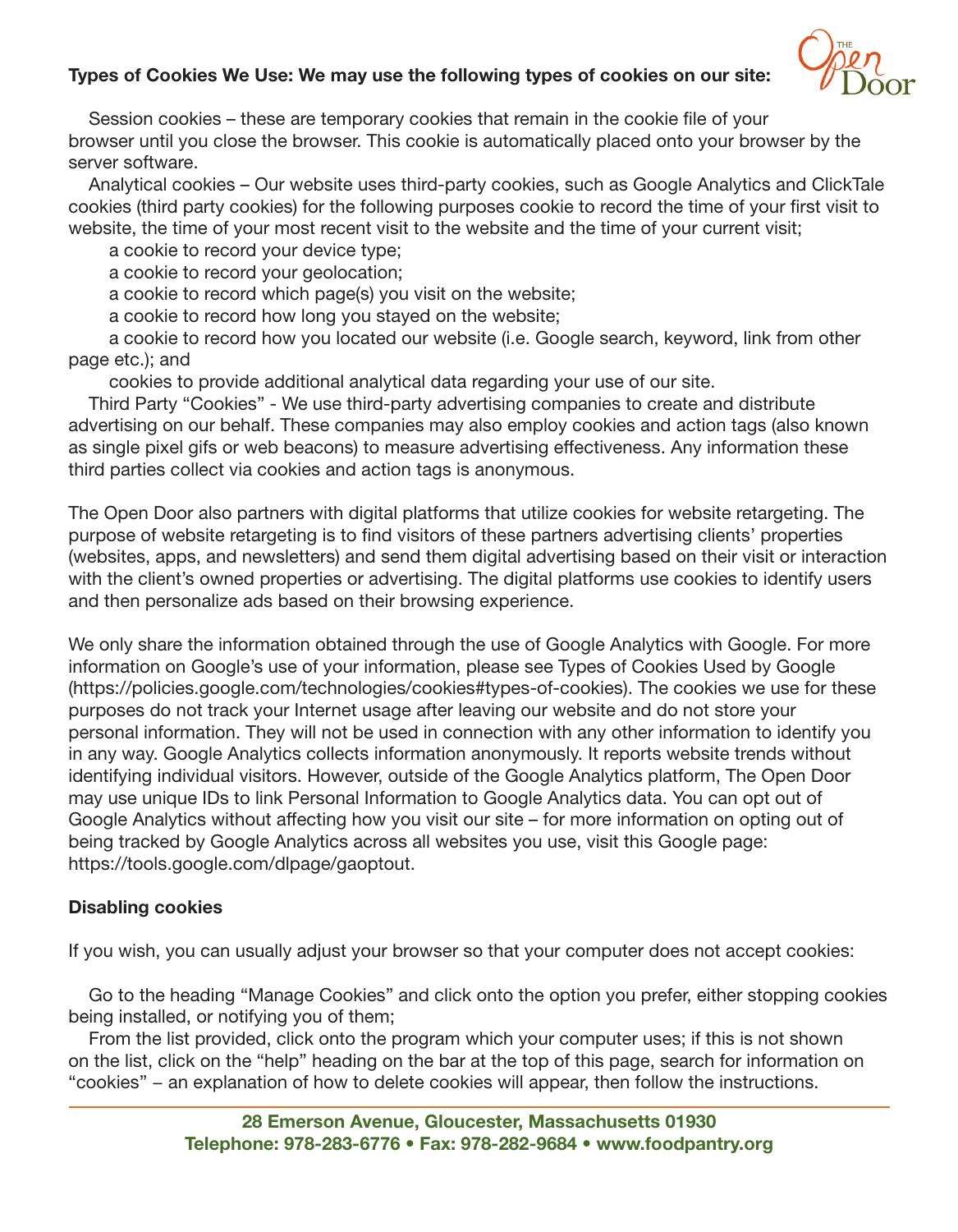Alternatively, you can adjust your browser to tell you when a website tries to put a cookie on your computer.



How you adjust your browser to stop it accepting cookies or to notify you of them, will depend on the type of internet browser program your computer uses. You can follow the appropriate instructions for your specific browser type at https://www.aboutcookies.org. (Again, we are not responsible for external websites).

Cookies do not contain confidential information such as your home address, telephone number or credit card details. We do not exchange cookies with any third-party websites or external data suppliers. If you do choose to disable cookies, you may find that certain sections of our Site do not work properly.

## Social Networks

If you use social media logins (like Instagram and Facebook) to log into our website, we may access your public social media profile information. You can always limit this sharing using your social media service settings.

## Legal Disclosures and Privacy Rights for California Residents:

These additions come with a disclaimer in the policy that the CCPA is not intended to apply to nonprofits, but that it could have application in some circumstances. The Open Door's changes to its privacy policy, which accommodate CCPA, are done voluntarily exclusively as an accommodation to our supporters in California and are not intended to apply to individuals who are not California residents.

The following are legally required disclosures under state privacy laws, as well as additional information for California residents in terms of the categories and sources of information we collect, how we use that information, and how we may share that information. Although many other provisions of this privacy policy also address these matters, we include them again here for specific compliance with the California Consumer Privacy Act (CCPA) to the extent that such law has application to The Open Door. The inclusion of this information addresses our collection and use of California-resident personal information however is not included as an admission of the ongoing application of the CCPA to our organization.

Under the CCPA, California residents have certain rights regarding their personal information, including:

 The right to know the categories of personal information we've collected and the categories of sources from which we got the information (see "The Open Door's Collection and Use of Personal Information" sections and the chart just below)

 The right to know the business purposes for sharing personal information (see "The Open Door's Collection and Use of Personal Information", "Use of Email Addresses", and other sections of this Privacy Policy, as well as our Notice at Collection of Categories of Personal Information Collected).

 The right to know the categories of third parties with whom we've shared personal information (explained throughout this Policy with respect to specific information)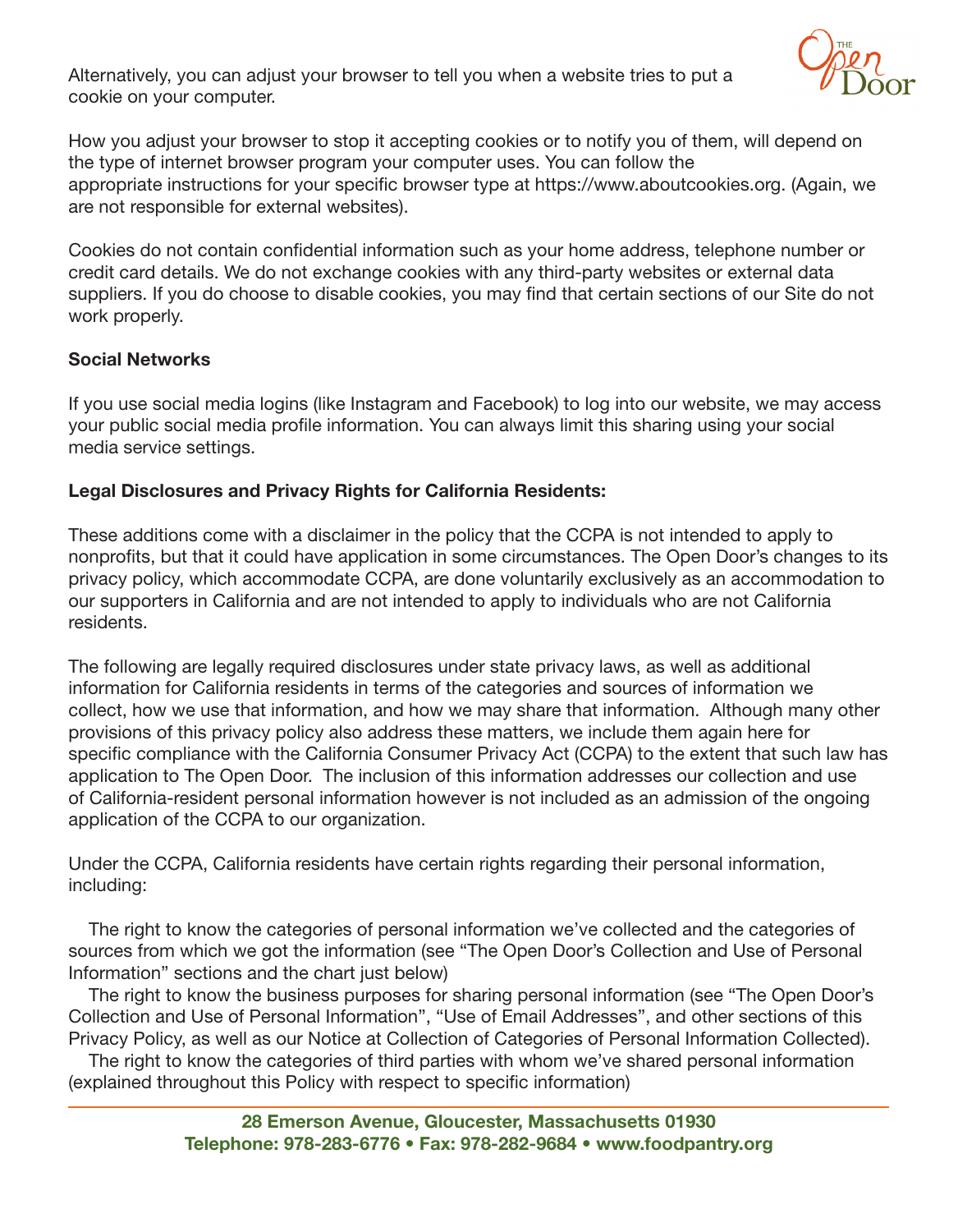

 The right to access the specific pieces of personal information we've collected and the right to delete your information (see Exercising California Privacy Rights for more detail)

 California residents also have the right to not be discriminated against if they choose to exercise their privacy rights

 Notice at Collection of Categories of Personal Information Collected under the California Consumer Privacy Act

#### Identifiers for our Donors and Those Who Provide Personal Information

Sources of Information - We collect this information from our users, donors, and any business partners. We also generate identifiers internally.

How We Use It - To enable use of our sites, services, and products, to communicate with you, to understand how our users interact with our sites and to improve our offerings and collect your monetary and in-kind support.

Types of Individuals Affected - People who donate to us; use our sites or mobile applications; create a user account; volunteer with us; or obtain a service from us.

How We Share It - We share this data with our service providers and with business partners including those to whom you instruct us to send this information.

## Personal Information Under California Civil Code Section 1798.80

Sources of Information - We collect this information from our users, donors, and business partners.

How We Use It - To enable use of our sites, services, and products, to communicate with you, to understand how our users interact with our sites and to improve our offerings and collect your monetary and in-kind support.

Types of Individuals Affected - People who donate to us; use our sites or mobile applications; create a user account; volunteer with us; or obtain a service from us.

How We Share It - We share this data with our service providers and with business partners including those to whom you instruct us to send this information in accordance with our Privacy Policy.

#### Commercial Information

Sources of Information - We collect this information from our donors; and generate it internally during transactions with our donors.

How We Use It - To transact with you if you use our service or make a donation, and to enable transactions you have requested.

Types of Individuals Affected - People who make a donation to us.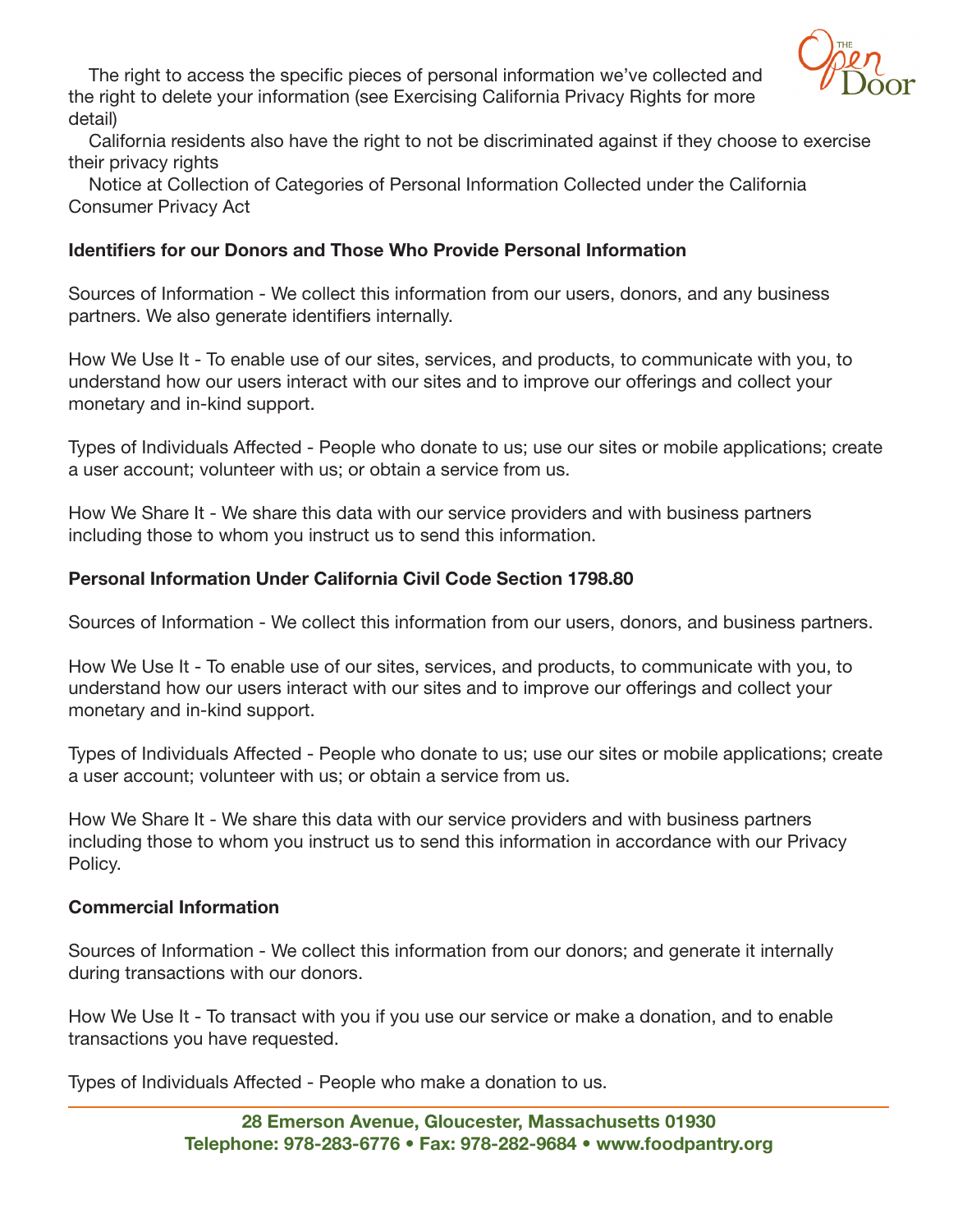

How We Share It - We do not share this information except with third party processors for purposes of completing their services to us. All such data is sent protected and encrypted.

## Electronic Network Activity Information

Sources of Information - We collect this information from our website visitors and social media visitors.

How We Use It - To enable use of our sites, services, and products, to communicate with you, to understand how our users interact with our sites and to improve our offerings and collect your monetary and in-kind support.

Types of Individuals Affected - People who use our sites or mobile applications.

How We Share It - We share this data with our service providers and with business partners, including those to whom you instruct us to send this information.

#### Geolocation Data

Sources of Information - We collect this information from our users and donors.

How We Use It - To enable use of our sites, services, and products, to communicate with you, to understand how our users interact with our sites and to improve our offerings and collect your monetary and in-kind support.

Types of Individuals Affected - People who use our sites or mobile applications and allow us to collect their location data.

How We Share It - We share this data with our service providers.

If you wish to not have your personal information sold, please contact us: info@foodpantry.org

#### Notice of Right to Opt-Out of Sale of Personal Information

The purpose of this notice is to inform you of your right to request we not sell your personal information. You have the right to opt-out of the sale of your personal information by The Open Door.

#### Exercising California Privacy Rights

You may contact us and obtain information on the kind of data we've collected about you and the types of third parties we share it with. At your request, we will provide a copy of the data, if you want. If you'd like to delete your data or close your account, or otherwise opt-out of the sale or sharing of your information, you can do that by emailing info@feedingamerica.org or by calling 978-283-6776.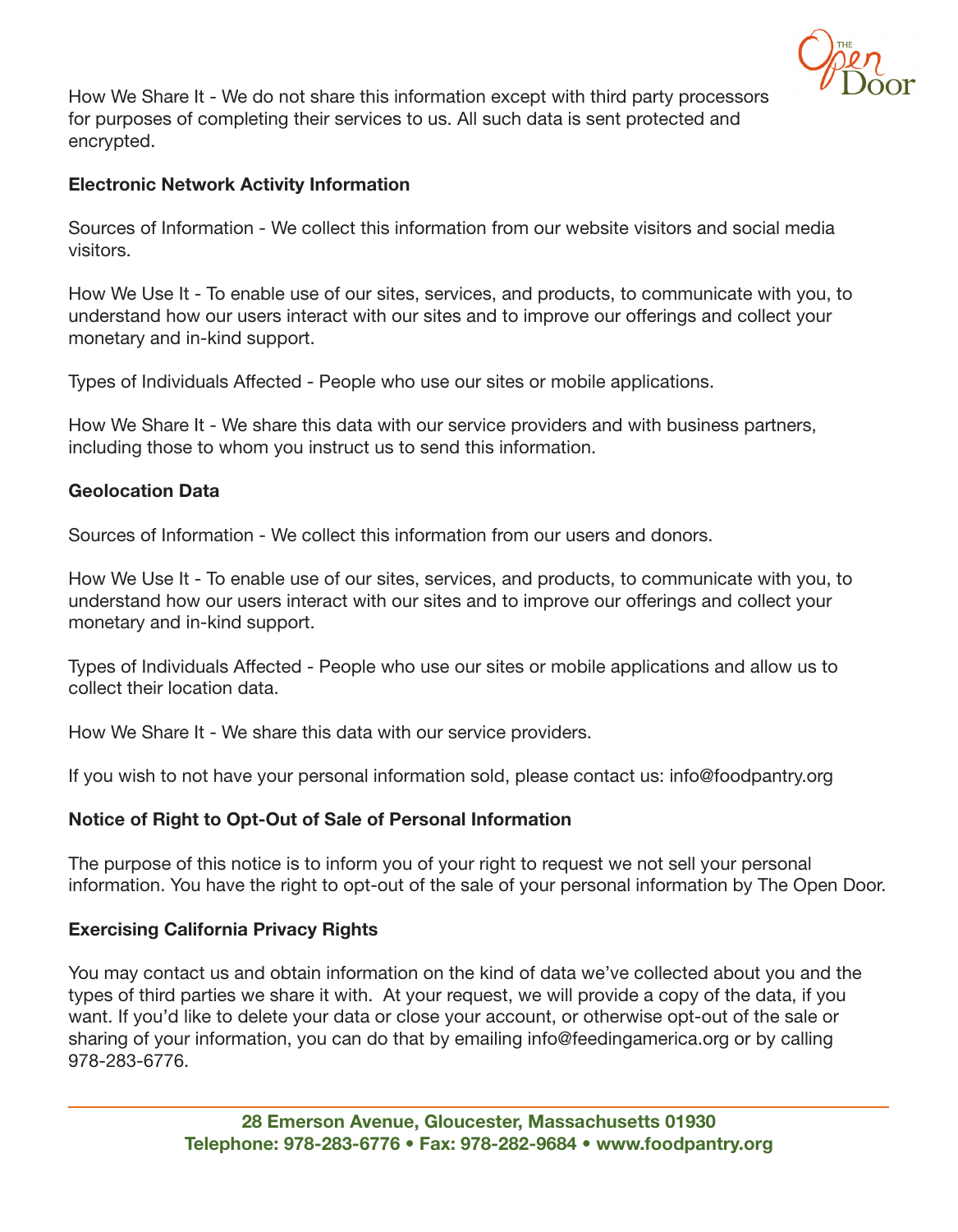

We provide these options for your benefit and we will never discriminate against you for using them. But if you choose to delete your data, we won't be able to offer you any information, services, or other support that require us to use your data.

# "Deleting" Personal information is defined by:

 Permanently and completely erasing the personal information on existing systems with the exception of archived or back-up systems;

De-identifying the personal information; or

Aggregating the personal information.

Storing Personal Information - If personal information is stored, archived or listed in a backup system, we reserve the right to delay compliance with the consumer's request to delete, with respect to data stored on the archived or backup system, until the archived or backup system is next accessed or used. We will inform the person(s) of this in the event is it applicable to their request.

Record Keeping – We must maintain a record of the individual requesting deletion pursuant to the Civil Code section 1798. 105(d)

The Open Door is not required to comply with a consumer's request to delete the consumer's personal information if it is necessary for us or service provider to maintain the consumer's personal information in order to:

 Complete the transaction for which the personal information was collected, provide a good or service requested by the consumer, or reasonably anticipated within the context of a business's ongoing business relationship with the consumer, or otherwise perform a contract between the business and the consumer.

 Detect security incidents, protect against malicious, deceptive, fraudulent, or illegal activity; or prosecute those responsible for that activity.

Debug to identify and repair errors that impair existing intended functionality.

 Exercise free speech, ensure the right of another consumer to exercise his or her right of free speech, or exercise another right provided for by law.

 Comply with the California Electronic Communications Privacy Act pursuant to Chapter 3.6 (commencing with Section 1546) of Title 12 of Part 2 of the Penal Code.

 Engage in public or peer-reviewed scientific, historical, or statistical research in the public interest that adheres to all other applicable ethics and privacy laws, when the businesses' deletion of the information is likely to render impossible or seriously impair the achievement of such research, if the consumer has provided informed consent.

 To enable solely internal uses that are reasonably aligned with the expectations of the consumer based on the consumer's relationship with the business.

Comply with a legal obligation.

 Otherwise use the consumer's personal information, internally, in a lawful manner that is compatible with the context in which the consumer provided the information.

#### Managing cookie preferences

Managing cookie preferences is addressed in the general portions of this Policy which address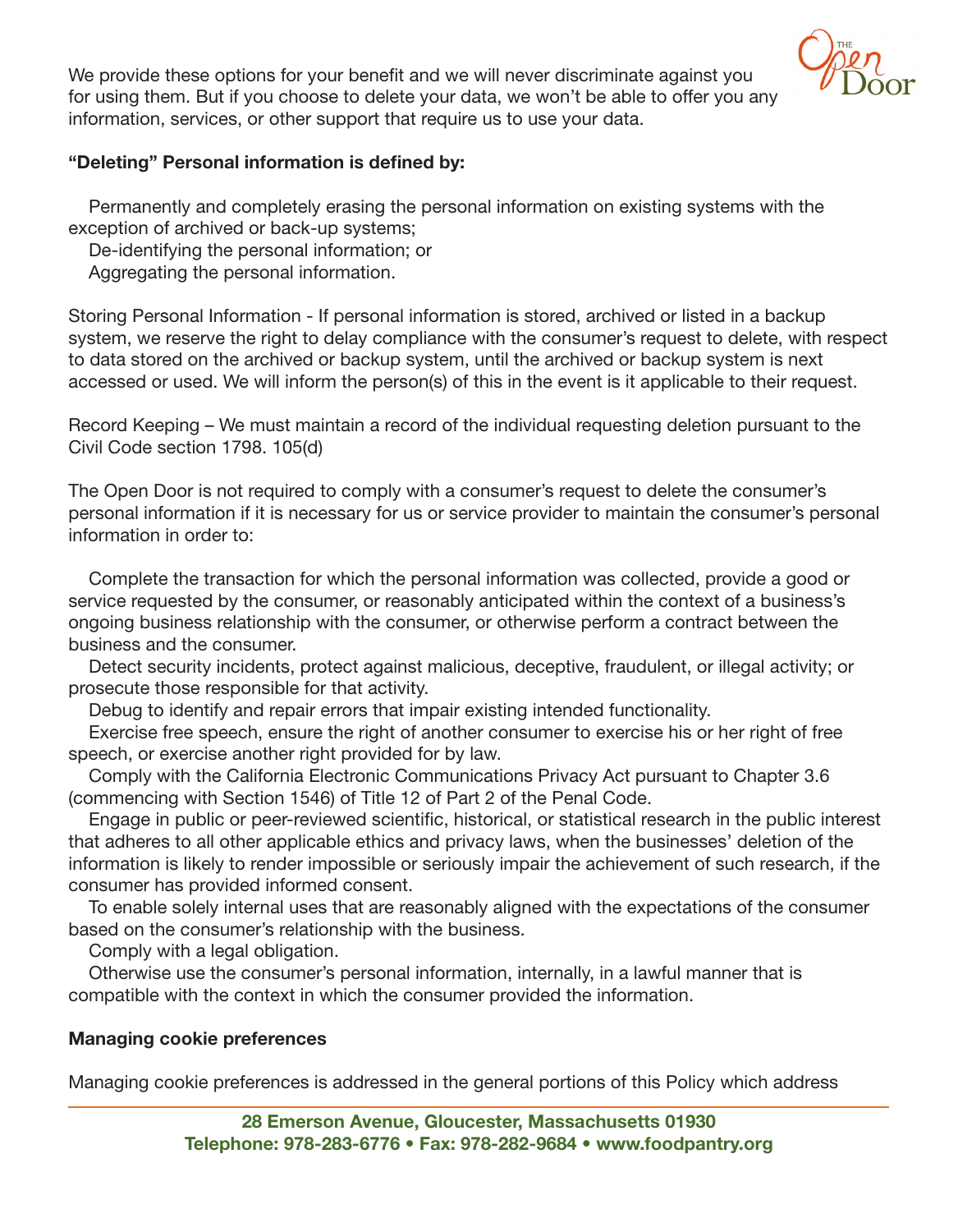cookies and third-party cookies.



#### Protecting your information: Security

We understand that no matter how we collect your information, we have a responsibility to protect it. We take that responsibility seriously. We build security into our website features and donation processing from the ground up to help protect data from unauthorized access, disclosure, alteration, and destruction.

We're always looking for threats and take reasonable steps to respond to those threats, protecting the information users share with us. Of course, no method of Internet transmission or data storage can provide guaranteed protection to your information. If anything should ever happen to your information, we'll let you know as soon as we can and try our best to make it right.

The Open Door is based in the United States and the information we collect is governed primarily by U.S. law. Where we are subject to the privacy laws of other countries, we comply with those requirements. If you access or use our services or provide information to us, your information will be processed and stored in the United States, where you may not have the same rights and protections as you do under your local law.

This website has security measures in place to protect the loss, misuse, and alteration of the information under our control. The security measures used on this site include, but are not limited to, industry-standard Secure Socket Layer (SSL) technology, firewalls, and internal policies to maintain the security of stored data. While we follow generally accepted industry standards to protect the personal information submitted to us, no method of transmission over the Internet, or method of electronic storage, is 100 percent secure.

Therefore, while we strive to use commercially acceptable means to protect your personal information, we cannot guarantee its absolute security.

#### **Warranties**

THE OPEN DOOR MAKES NO WARRANTIES OR REPRESENTATIONS OF ANY KIND CONCERNING THE ACCURACY, SUITABILITY, OR SAFETY OF THE INFORMATION CONTAINED ON THIS WEBSITE OR ANY LINKED SITE FOR ANY PURPOSE. ALL SUCH INFORMATION IS PROVIDED "AS IS" AND WITH SPECIFIC DISCLAIMER OF ANY WARRANTIES OF MERCHANTABILITY, FITNESS FOR A PARTICULAR PURPOSE, TITLE OR NON-INFRINGEMENT. THE OPEN DOOR MAKES NO WARRANTIES OR REPRESENTATIONS OF ANY KIND THAT THE SERVICES PROVIDED BY THIS WEBSITE OR ANY LINKED SITE WILL BE UNINTERRUPTED, ERROR-FREE, OR THAT THE SITE OR THE SERVER THAT HOSTS THE SITE ARE FREE FROM VIRUSES OR OTHER FORMS OF HARMFUL COMPUTER CODE. IN NO EVENT SHALL THE OPEN DOOR, ITS EMPLOYEES, AGENTS OR ANY OTHER PERSON WHO HAS BEEN INVOLVED IN THE CREATION, PRODUCTION OR DELIVERY OF THIS WEBSITE, BE LIABLE FOR ANY DIRECT, INCIDENTAL, OR CONSEQUENTIAL DAMAGES RESULTING FROM THE USE OF THIS SITE OR ANY LINKED SITE.

EXCEPT AS OTHERWISE EXPRESSLY PROVIDED, THE OPEN DOOR EXPRESSLY DISCLAIMS ANY RESPONSIBILITY FOR THE ACCURACY, CONTENT, AVAILABILITY OF INFORMATION,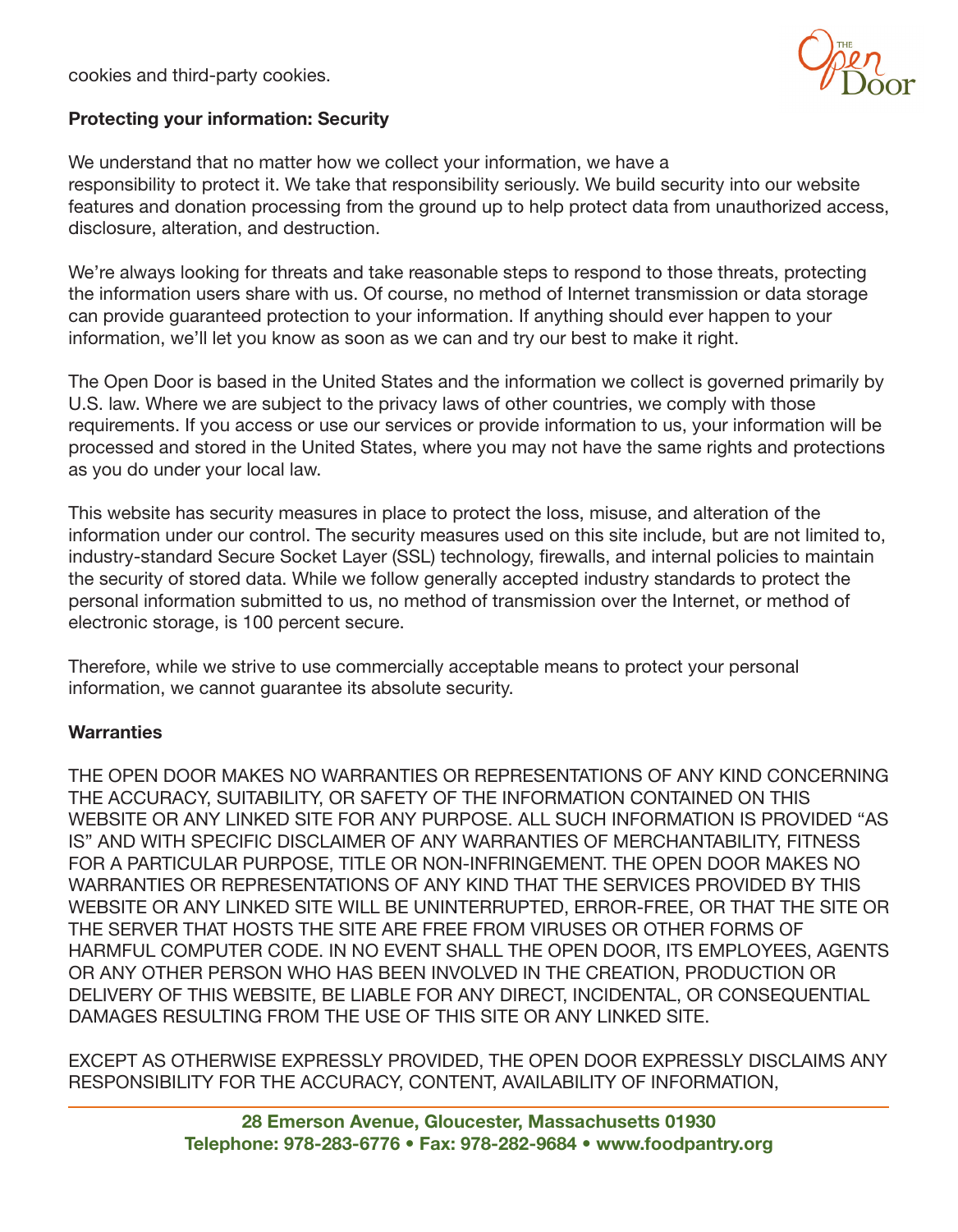PRODUCTS, SERVICES OR MERCHANDISE FOUND ON THIRD PARTY STIES THAT LINK TO OR FROM THE OPEN DOOR SITE. THE OPEN DOOR DISCLAIMS ANY RE-SPONSIBILITY FOR



PRODUCT OR SERVICE ORDERING FUNCTIONS, ORDER FULFILLMENT OR COMPLIANCE OF PRODUCTS OR SERVICES WITH ANY MANUFACTURER'S WARRANTIES OR SPECIFICATIONS. THE OPEN DOOR CANNOT BE HELD RESPONSBILE FOR THE MATERIAL CONTAINED ON THIRD PARTY SITES AND/OR RELATED SERVICES NOR DOES THE OPEN DOOR MAKE ANY REPRESENTATIONS OR WARRANTIES AS TO THE SECURITY OF ANY INFORMATION YOU MIGHT BE REQUESTED TO GIVE TO THIRD PARTY SITES.

# External Links

Links to other Websites do not imply an endorsement of the materials disseminated at those Websites, nor does the existence of a link to another site imply that the organization or person publishing at that site endorses any of the materials at this site. Links to other Websites are provided by The Open Door as a convenience to its users. The Open Door is not responsible for the materials contained at any Website linked to this site. If you visit the Websites of any of our partners, please consult their privacy policy. Our privacy policies and terms of use apply only to your use of The Open Door site and direct interactions with The Open Door. We do not disclose personally identifiable information to those operating linked sites and we are not responsible for their privacy practices.

# A Special Note About Children:

The Open Door does not knowingly gather any personally identifiable information from children under the age of 13. You must be 13 years of age or older to access the site. The Open Door has no interest in collecting information from children under the age of 13.

# Binding Effect/Modification of Policy and Terms

By accessing The Open Door Website, you agree that the terms, combined with your act of using the Website and/or services offered on or through the Website have the same legal force and effect as a written contract with your written signature and satisfy any laws that require a writing or signature, including any applicable stature of frauds. You further agree that you shall not challenge the validity, enforceability or admissibility of the terms on the grounds that it was electronically transmitted or authorized. In addition, you acknowledge that you have had the opportunity to print the terms.

The Open Door may change this Privacy Policy and Terms of use at any time by posting the changed or amended Privacy Policy and Terms of Use on the Website. Your continued viewing of or use of this Website following the posting of any changes to this Privacy Policy and Terms of Use will signify your assent to any such changes or amendments.

# Opt-out/Deletion/Contact The Open Door:

If you wish to have your data deleted, opt-out of receiving future communications, opt-out of having your information shared by The Open Door, or exercise any other privacy right you may have by law, please contact The Open Door at the below address or phone number or submit your request via The Open Door's website Contact Us form.